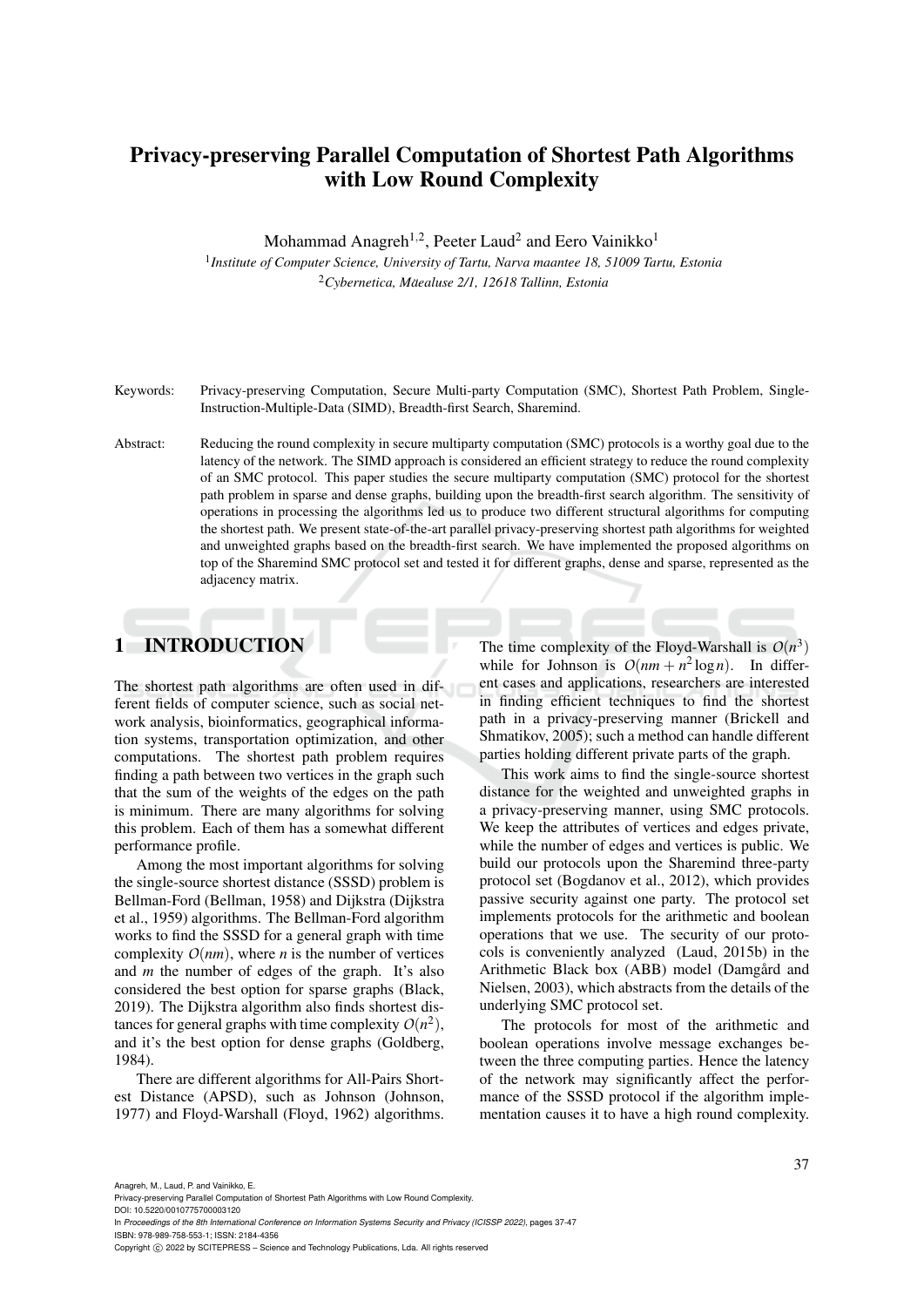Consequently, the network latency in SMC protocol is a challenge to many researchers. How can the round complexity of private computation in the SMC platform be reduced?(Katz et al., 2003; Katz and Koo, 2007; Boyle et al., 2018). One of the most efficient strategies for reducing the round complexity in secure multiparty computation is parallel calculation (Laud, 2015a; Boyle et al., 2015; Cohen et al., 2017).

Our strategy to reduce the round complexity of the SMC platform is to apply the Single-Instruction-Multiple-Data (SIMD) paradigm as much as possible, using the SecreC high-level language (Bogdanov et al., 2014) for expressing algorithms making use of the Sharemind protocol set. We use the Breadth-First Search (BFS) algorithm (Beamer et al., 2012) to produce the privacy-preserving shortest path algorithms for weighted and unweighted graphs. The possibility of accelerating the BFS algorithm through parallel computing in shared and distributed memory is discussed by Murphy et al. (Murphy et al., 2010). The container-centric and vertex-centric approaches are two types of parallel BFS algorithms in shared memory (Berrendorf and Makulla, 2014). The parallel BFS algorithm in one-dimensional distributed memory is presented for random big graphs in (Yoo et al., 2005). Later, the parallel BFS algorithm in 2D-partitioning is proposed with two communication phases (Buluc and Madduri, 2011). The algorithmic structure of the conventional serial BFS algorithm is more fit to be parallelized by the SIMD approach. The two for-loops in the serial version of the BFS algorithm can also be executed in parallel by modeling the sources and neighbors vertices as private vectors. The new formation of vertices and their edges into vectors can be efficiently processed using one single instruction with low round complexity.

The complexity of accessing memory at private addresses has a high effect on the total running time of the operations. This complexity led us to reduce the processes in our proposed privacy-preserving breadth-first search algorithm to avoid the linear cost of the private memory access over the private vectors. This also has the effect of noticeably reducing the round complexity of the algorithm. Hence, we introduce two structurally different algorithms for privacy-preserving breadth-first search for computing the shortest path. One of the privacy-preserving shortest path algorithms is for weighted graphs, and the other is for unweighted graphs. Both proposed algorithms have the same functionality, and both are based on breadth-first search. In this work, various graphs are used to benchmark the two proposed algorithms for computing the shortest path, both dense and sparse. Regardless of the graphs' types, all the graphs

have the same data structure as the adjacency matrix. Researchers have recently proposed algorithms for computing the shortest paths over a planar graph, and such algorithms are adapted to privacy-preserving computations (Henzinger et al., 1997; Fakcharoenphol and Rao, 2006; Klein et al., 2010; Mozes and Wulff-Nilsen, 2010).

Motivationally, the breadth-first search algorithm is a basic algorithm used in various computational graph algorithms, such as maximum flow algorithms and kernel algorithms in the Graph500 benchmark. Accordingly, producing a privacy-preserving version of the BFS algorithms would be usable in various algorithms as a related subroutine.

The paper is organized as follows. Section 1 briefly introduces the work in general. Section 2 briefly presents the related work. Section 3 shows the secure multi-party computation. Section 4 gives an overview of the breadth-first search. Section 5 presents the Parallel privacy-preserving BFS algorithms. Section 6 presents the benchmarking results. Finally, Section 7 concludes the paper, discussing the results and the future work.

# 2 RELATED WORK

The main feature of the secure multiparty computation (SMC) protocol is the computational indistinguishability from some ideal functionality. The protocol is secure if it does not leak any information during private computation besides what is given out by the ideal functionality (Laud, 2015b; Canetti, 2000). Our work in this paper does not leak any information from the arithmetic black box (ABB). All the computations are securely conducted in the ABB. The contribution in this work focuses on optimizing the private computation by parallel calculation to reduce the round complexity while performing the SMC protocol over the platform.

Recently, many researchers have been working on optimizing the computation in the privacy-preserving parallel computation for different combinatorial algorithms. Researchers have targeted the minimum spanning tree and shortest path algorithms in their privacy-preserving research. The parallel privacypreserving minimum spanning tree algorithm for sparse graph (Laud, 2015a) is proposed based on the Werbach and Shiloach algorithm with time complexity  $O(\log^2 n)$ . The same paper also presented an efficient protocol for private reads and writes.

The privacy-preserving parallel computation of minimum spanning tree for dense graphs is proposed based on Prim's algorithm (Anagreh et al., 2021b).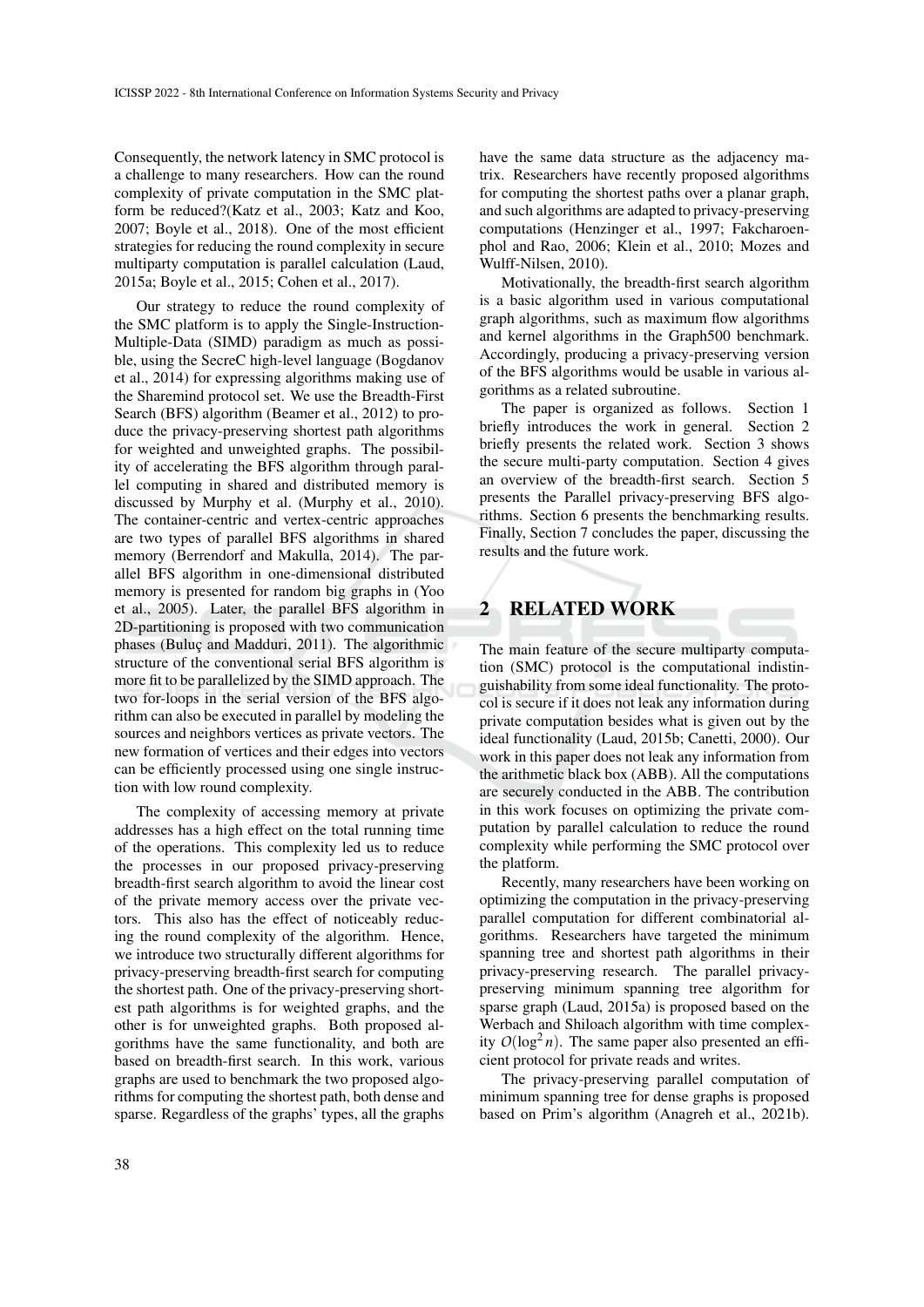The algorithm contains a declassification for the vertices *u*, but it is still secure. The algorithm securely shuffles the rows and columns of their adjacency matrix to mask the real identities of the vertices and their connected edges.

In the paper (Rao and Singh, 2020), two privacypreserving minimum spanning tree algorithms in the semi-honest model are proposed. The privacypreserving MST algorithms are implemented on top of Yao's protocols (Yao, 1982), which is based on a garbled circuit (Demmler et al., 2015; Liu et al., 2015). Both algorithms have sequential computation.

This paper focuses on a parallel privacypreserving shortest path algorithm for weighted and unweighted graphs using the serial version of the breadth-first search. Many researchers have been working on privacy-preserving shortest path algorithms. The privacy-preserving shortest path protocols based on Dijkstra and Bellman-Ford are proposed in (Aly et al., 2013). Also, they proposed protocols for privacy-preserving computation of the maximum flow problems. Their proposed work has a high round complexity causing a significant running time even on small graphs.

In the paper (Aly and Cleemput, 2017), an oblivious data abstraction that improves the protocol of computing the privacy-preserving SSSD in (Aly and Van Vyve, 2014) is conducted. There are no more complex cryptographic techniques such as Oblivious RAM in this protocol, and it is secure against both semi-honest and malicious adversaries. However, the proposed protocol is running sequentially, and it has high round complexity.

The privacy-preserving Dijkstra's algorithm is implemented on the sparse graph using garbled circuits and employing oblivious priority queues to increase efficiency in (Liu et al., 2015). The running time of their proposed privacy-preserving Dijkstra's algorithm is too high, so it's not a fit for a large graph.

Blanton et al. (Blanton et al., 2013) presented several data-oblivious algorithms, breadth-first search, single-source shortest path, minimum spanning tree, and maximum flow. Theoretically, they introduced the data-oblivious algorithms without actual implementation shown.

Recently, a new parallel method for computing privacy-preserving shortest path based on the radius-stepping algorithm was proposed (Anagreh et al., 2021c). In general, the radius-Stepping algorithm is an improved version of the ∆-Stepping algorithm (Meyer and Sanders, 2003). The ∆-Stepping and Radius-Stepping algorithms are parallel singlesource shortest path algorithms solving this problem efficiently. The SIMD approach implements to efficiently parallelize the algorithm as the same technique in our work. The round complexity of the SMC protocol is reduced into different round complexities based on the value of radii in the algorithm. The results show that the parallel method is efficient; the speedup is hundreds of times faster than the standard version of the algorithm and the results of the previous works. In the implementations, the paper presented the running time of the computation for sparse, dense, and planar weighted graphs. The unweighted graph is also implemented with the best speed-up of the algorithm.

The secure multiparty computation protocol for single-source shortest distance and All-pairs shortest distances in sparse and dense graphs are studied (Anagreh et al., 2021a). The state-of-the-art privacy-preserving implementations of Bellman-Ford and Dijkstra SSSD algorithms have been presented and Floyd-Warshall and Johnson APSD algorithms as well. In the implementation, using single-instruction multiple-data (SIMD) operations reduces the round complexity of SMC protocols. In general, they copied the vertices and edges elements of the private graph into vectors, then performed the single instruction for the entire vectorised data. Interestingly, using the SIMD operations let proposed algorithms perform the computation, which has a high round complexity (with enormous vertices and edges) in low running time. This is done because of reducing the round complexity in using SIMD. In both SSSD algorithms have declassification for some private values. To achieve privacy preservation, masking some private values with randomness generated during the protocol is already done. The implementation of the Johnson ASPD algorithm is used the Laud's Protocol for private reading (Laud, 2015a), the evaluation of the ASPD algorithm is not similar to any previous work. The privacy-preserving Bellman-Ford and Dijkstra SSSD algorithms are secure with low round complexity but are not the lowest round complexity than our work.

## 3 SECURE MULTI-PARTY **COMPUTATION**

Secure Multi-party Computation (SMC) is a technology that enables a set of *n* parties with their private input  $x_0, x_1, \ldots, x_{n-1}$  to jointly compute a private black box function  $y_0, y_1, \ldots, y_{n-1} = f(x_0, x_1, \ldots, x_{n-1})$ , and distribute the output to the parties, without knowing the private inputs by other parties in the system. The goal of this private model is that the cryptographic techniques assure the security, the integrity of the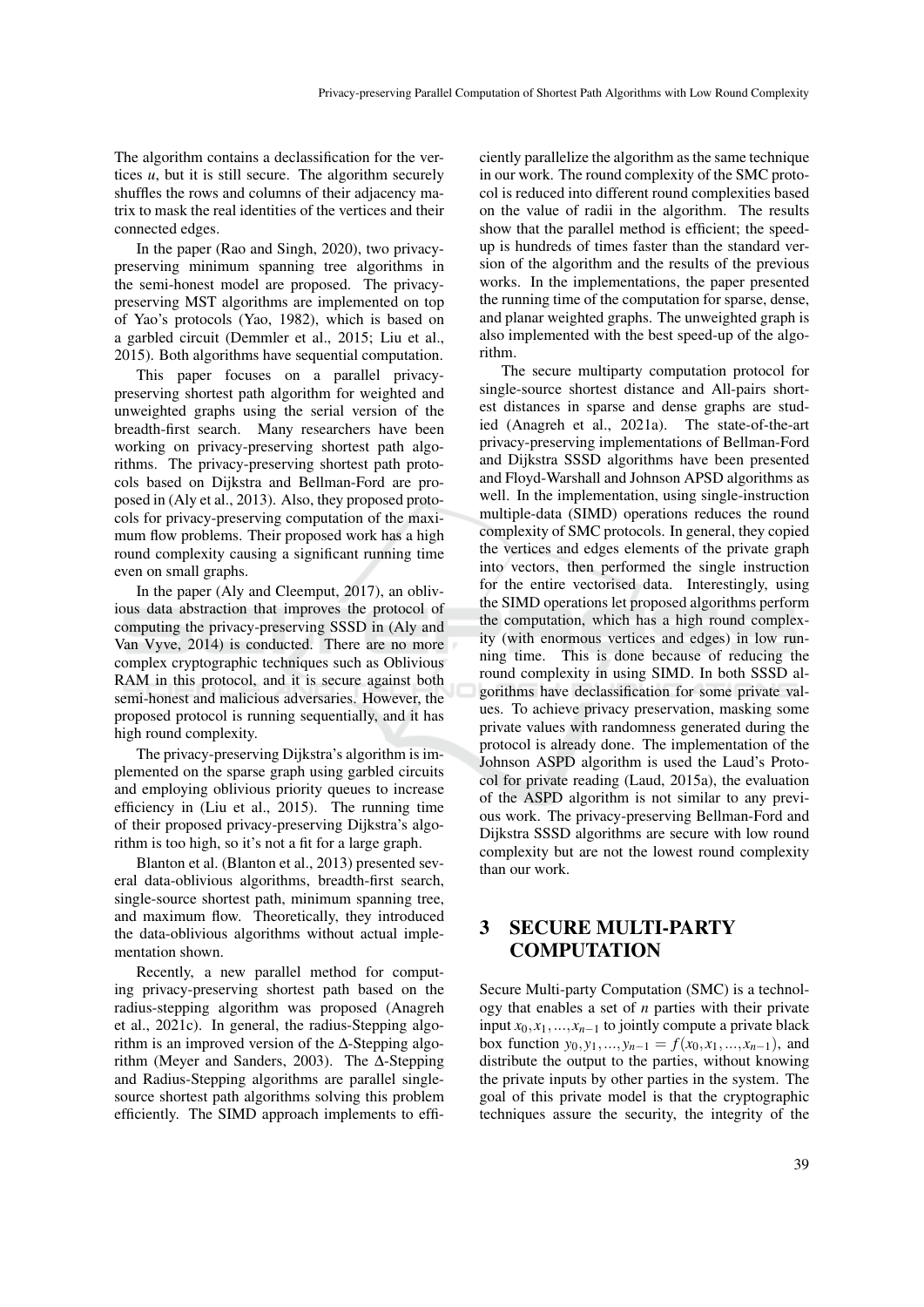storage, the operations in the black box, and the communication between the participants if the adversary has corrupted a not-too-large fraction of them.

The Arithmetic Black Box (ABB) is the confidential environment where the complex privacypreserving computation is to be securely calculated and detailed without leaking the details of the arithmetic operation of protocols and with private data of the parties. The private data of the parties and the whole arithmetic operations in the ABB are private toward the parties themselves even if they are a participant in this computation. In general, the ABB is an instrumental abstraction of secure multiparty computation (Laud, 2015b).

In the privacy-preserving platform, the generalpurpose model for analyzing cryptographic protocol with efficient security properties is called the universally composable security (UC) framework of MPC (Canetti, 2001). The main features in UC are guaranteeing security properties that it remains secure if it is arbitrarily composed with other protocols secure in UC. The processing of the private function *f* is performed in a privacy-preserving manner (Laur and Pullonen-Raudvere, 2021) by applying one of the different approaches, secret-sharing (Damgård et al., 2009), homomorphic encryption (Henecka et al., 2010) or garbled circuit (Yao, 1982).

Our proposed privacy-preserving breadth-first search for finding the shortest path is built on the top of the ABB. In the algorithm description below, we use the notation  $\llbracket v \rrbracket$  to denote that value *v* is private, which is stored in the ABB. The notation  $\llbracket \vec{v} \rrbracket$ denotes the private vector  $(v_0, v_1, \ldots, v_{n-1})$ , which is also stored in the ABB. In our algorithms below, we use the for-loop to denote that assign-operation in the body of the function is performed in parallel using the SIMD framework.

### 4 BREADTH-FIRST SEARCH

Let *V* and *E* refer to the sets of the vertices and edges in private graph G respectively. The size of the vertex set is  $n = |V|$  and the size of the edge set is  $m = |E|$ . An *undirected graph*  $\mathbf{G} = (V, E)$  is a graph that doesn't have directions for the edges. The edges indicate a two-direction relationship between two vertices  $u \in V$ and  $v \in V$ . Each edge *e* can traverse among two vertices in both directions (from *u* to *v* and vice versa) with the same weight *w*. The weight of edge is denoted as  $w(e)$ ,  $w(u, v)$  or  $(v, u)$ . A *Path* from source vertex  $u$  to target vertex  $v$  is a sequence of edges  $(u_0, v_1), (u_1, v_2), ..., (u_{n-1}, v_n) \in E$ , where  $u = u_0$  and  $v = v_n$ . The *length* of the path is the sum of the

The undirected graph  $G = (V, E)$  can be represented in the memory as an *adjacency matrix*, which is a matrix with size  $n \times n$ , where the elements of the matrix are the weights  $w(u, v)$  for the vertices *u* and *v*. A *dense graph* is a graph G where the number of edges in the graph is close to the possible maximal number of the edges  $n(n-1)/2$ , where *n* number of the vertices |*V*|. A *sparse graph* is a graph  $G = (V, E)$ where the number of the edges in the graph is close to the number of vertices. A *planar graph* is a special case of the sparse graph. In planar graphs, the number of edges is at most 3*n*−6. An *unweighted graph* is a graph whose adjacency matrix is a symmetric matrix of zeros and ones.



The serial version of the Breadth-First Search algorithm is presented in Alg. 1. The main feature in this algorithm is traversing over all vertices in the graph using two stacks FS and NS to store the visited vertices. The stack FS is to store the visited vertices while the stack NS is to store the next frontier of the visited vertices. The frontier has some distances for vertices from the source vertex *s*; distances are called level. The neighbors of this vertex have to be explored, some of which are not explored yet. The BFS algorithm discovers these vertices and stores them in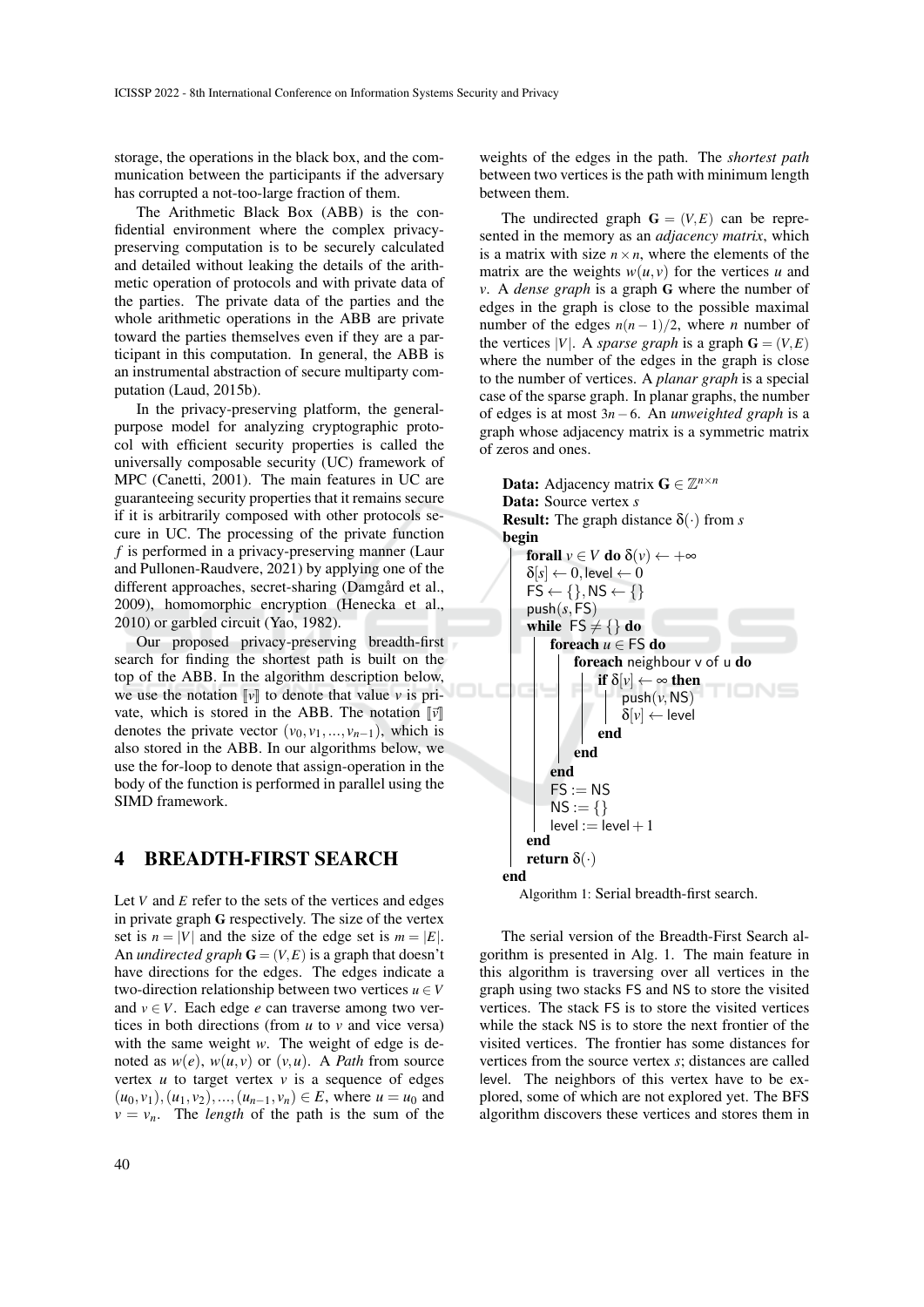the next frontier, and so on until all vertices in the graph will be already stored in the stack FS. In the outer while-loop, the number of the iterations (Iter) is completely bounded by the distances of the longest shortest distance from source vertex *s* to any vertex in the whole graph G. The two for-loops can be executed in parallel, either in shared or distributed memory using some parallel framework.

This work uses the same algorithmic structure of the breadth-first search algorithm to perform the parallel calculation of the BFS using Single-instructionmultiple-data. The elements of the two sets of vertices  $u, v \in V$  will be vectorized in two private vectors  $\|\vec{v}\|$  and  $\|\vec{u}\|$ . Then, using the SIMD instructions, the algorithm can traverse over all vertices in the graph simultaneously, then update the distances, eventually finding the shortest distances in the given graph.

## 5 PRIVACY-PRESERVING SHORTEST PATHS

This section presents the privacy-preserving singlesource shortest distance algorithm that works efficiently for an unweighted graph. The breadth-first search algorithm is a good fit for computing the shortest distances in weighted and unweighted graphs, where the graph is an undirected connected graph. The sensitivity of the private data in secure multiparty computation requiring several round-trips between the computing parties for each operation affects the implementation. The shortest distances in a weighted graph can be computed by applying fewer operations than computing the shortest path for unweighted graphs. Therefore, we present another version of the algorithm for computing the shortest distances in the weighted graphs that will be faster. The first algorithm is the privacy-preserving single-source shortest distances for unweighted graphs (UBFS), and the other is privacy-preserving single-source shortest distances in weighted graphs (WBFS). The algorithms are parallel, making use of the SIMD framework, and based on the BFS.

#### 5.1 Privacy-preserving UBFS

The breadth-first search algorithm relaxes the edges with the same starting vertex in parallel. Each iteration of the algorithm relaxes the edges of the frontier vertices. We use the dense representation of the graph. The adjacency matrix gives the weights of edges with size  $n \times n$ , weight  $\sqrt[n]{\infty}$  is used to denote the lack of an edge in the adjacency matrix. Although we use the adjacency matrix as a data structure to

fit our proposed algorithm, we use different graphs in our benchmarks, dense and sparse. Our privacypreserving implementation of the Breadth-first search for finding the shortest path in an unweighted graph is presented in Alg. 2.

```
Data: Adjacency matrix [\![G]\!] \in \mathbb{Z}^{n \times n}<br>Data: Source vertex s
Data: Source vertex s
Result: The graph distance δ(·) from s
begin
            \delta[s] \leftarrow 0forall u \in \{0, 1, ..., n-1\} do
             \|\vec{\delta}\| \leftarrow \|\mathbf{G}[s,*]\|\begin{bmatrix} \delta_r[u] \end{bmatrix} \leftarrow \begin{bmatrix} \delta \end{bmatrix}end
             repeat
                          forall v \in \{0, 1, ..., n-1\} do
                             \begin{bmatrix} \begin{bmatrix} \delta_c[v] \end{bmatrix} \leftarrow \begin{bmatrix} \delta \end{bmatrix}end
                          \begin{bmatrix} \vec{C} \end{bmatrix} \leftarrow (\begin{bmatrix} \vec{\delta}_c \end{bmatrix} \neq \infty)\begin{bmatrix} \vec{M} \end{bmatrix} \leftarrow (\begin{bmatrix} \vec{\delta}_c \end{bmatrix} + \begin{bmatrix} \vec{e} \end{bmatrix})\begin{bmatrix} \vec{\delta} \end{bmatrix} \leftarrow \min(\begin{bmatrix} \vec{\delta}' \end{bmatrix}, n)<br>declessify (ell \begin{bmatrix} \mathbb{R}^2 \end{bmatrix}\begin{bmatrix} \vec{\delta}' \end{bmatrix} := \mathbf{choose}(\vec{\mathcal{C}}), \vec{\mathcal{M}}, \begin{bmatrix} \vec{\delta}_r \end{bmatrix}until declassify(all([\delta] \neq \infty))<br>return [\delta(\cdot)]return [\![\delta(\cdot)]\!]end
```
Algorithm 2: Privacy-preserving UBFS for unweighted graph.

In detail, the algorithm works as follows: the input data is a private unweighted undirected graph  $G = (V, E)$  represented in an adjacency matrix, and the second input is the source vertex. The return value is the distance  $\begin{bmatrix} \vec{\delta} \end{bmatrix}$  which is a private vector with size *n*. We vectorized the data structure of the adjacency matrix to be a good fit for our proposed parallel method. Two private vectors are initialized to get the edges' weights; both with size  $n^2$ . The first vector  $\begin{bmatrix} \vec{b}_r \end{bmatrix}$  contains the rows of the matrix, and the second vector contains  $\left[\vec{\delta}_c\right]$  the columns.

The initial values are, storing the first row in the adjacency matrix  $[\![G[s, *]]\!]$  into distance vector  $[\![\vec{\delta}]\!]$ , and source vector  $[k]$  important to note that the ediaconomy source vertex. It's important to note that the adjacency matrix is already vectorized into a vector  $\lbrack \lbrack \vec{e} \rbrack \rbrack$  (the vectorization is column by column) with size  $n^2$ . The two vectors  $\begin{bmatrix} \vec{\delta}_r \end{bmatrix}$  and  $\begin{bmatrix} \vec{\delta}_c \end{bmatrix}$  allows to traverse over the vertices in order to relax their edges via sets. Therefore, there is no need to use the foreach-loops (in Alg 1).

This new algorithmic structure reduces the total round complexity of the algorithm. The initial values of weights sets are given in parallel, the vector also gets the elements of *v*-column,  $u, v \in V$ . Getting  $[\vec{\delta}_r]$  gets the elements of the *u*-row, the vector  $[\vec{\delta}_c]$ <br>also gets the elements of *u* column  $\mu, \mu \in V$ . Getting the indices  $\left[\vec{\delta}_r\right]$  happens only once, out of the repeat-<br>leap while getting the indices of  $\left[\vec{s}\right]$  must take place loop, while getting the indices of  $[\vec{\delta}_c]$  must take place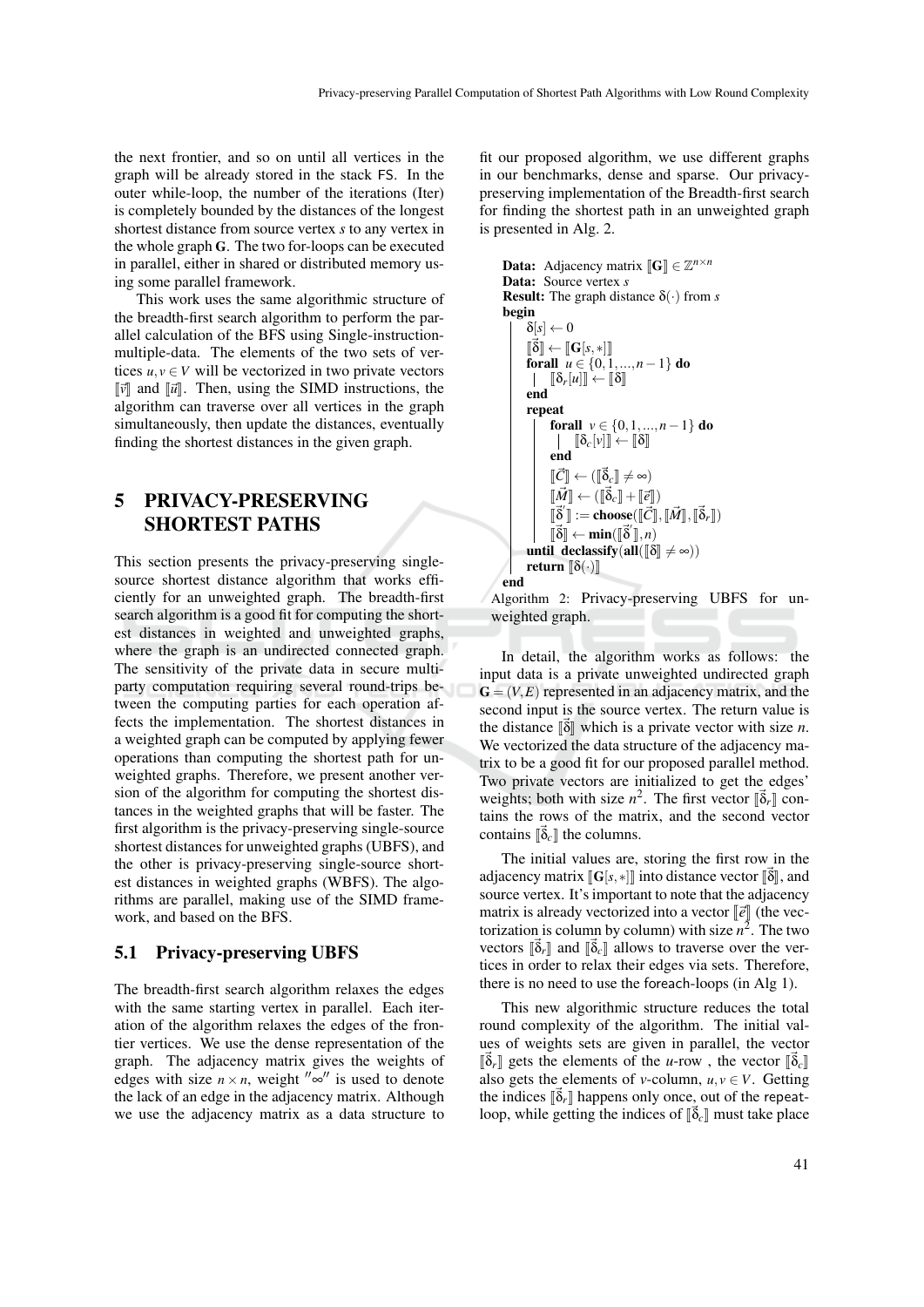at each iteration inside the repeat-loop for updates. The algorithm has one repeat-loop, which starts by gathering the edges' weights of columns  $[\vec{b}_c]$  in parallel.

All elements of column vector  $\left[\vec{\delta}_c\right]$  will be in computation, regardless if there is an edge, or there is no edge (denoted by  $'' \infty''$ ). To discriminate this, the condition  $\|\vec{C}\|$  will be labeling the indices of existing edges by Boolean values. The element in the vector is true if its index will be in computation. If the value is false, this index will be ignored. The size of the Boolean vector is  $n^2$ , which is similar to the adjacency matrix  $\llbracket \mathbf{G} \rrbracket$ . This adjacency matrix can be vectorized easily, and then the SIMD technology can be efficiently applied to the algorithm. Next step, the elements of the columns vector  $\begin{bmatrix} \vec{\delta}_c \end{bmatrix}$  and the elements of  $\begin{bmatrix} \vec{\delta} \end{bmatrix}$  will be summed and then stored in the vector of  $\llbracket \vec{e} \rrbracket$  will be summed and then stored in the vector  $\lbrack \vec{M} \rbrack$ . The algorithm uses the SIMD approach because all elements are summed in a single parallel instruction.

The protocol of the vectorized operation choose from Sharemind's protocol set will take place in UBFS's algorithm. The result of this operation is a vector, each element of which is either an element of  $\Vert \vec{M} \Vert$  if the condition  $\Vert \vec{C} \Vert$  contains true in the corresponding place, or an element of the rows vector  $\left\lbrack \vec{\delta}_{r}\right\rbrack$  is false in the corresponding place. The result if  $\|\vec{C}\|$  is false in the corresponding place. The result of **choose** is stored in  $\left[\vec{\delta}\right]$ . The currently shortest distances  $\delta(\cdot)$  from source vertex *s* to all vertices in the graph are among the values stored in the vector  $\left[\vec{8}\right]$ .

The last operation is to get these minimum values (the shortest distances) for each vertex separately. The operation **min** takes two arguments, the first of which is a vector of private values, and the second is a public integer *n*. It replaces each sequence of *n* elements of the input vector with a single value, the minimum of these *n* values. All operations mentioned in the UBFS's algorithm can be applied to vectors of values stored in the ABB. The parameters (which are private) to the operation are required to have the same length. This feature of the operations satisfies the SIMD approach.

#### 5.2 Privacy-preserving WBFS

The feature of the sequential breadth-first search algorithm can be ideally exploited to create a parallel version of the BFS. The frontier's data structure stores the vertices at the same distance from the source vertex *s*. This feature can be parallelized, which will reduce the amount of layer-traversal. Therefore, the given weighted graph can compute the shortest path a bit easier than unweighted in the sense of fewer operations. This section presents another version of the privacy-preserving shortest path algorithm by BFS for a weighted graph with fewer operations. This has a positive effect on reducing the running time of the algorithm. The privacy-preserving BFS's shortest path for the weighted graph is presented in Alg. 3.

```
Data: Adjacency matrix [\![\mathbf{G}]\!] \in \mathbb{Z}^{n \times n}<br>Data: Source vertex s
Data: Source vertex s
Result: The graph distance δ(·) from s
begin
             ⊪~』<br>repeat
             \|\vec{\delta}\| \leftarrow \|\mathbf{G}[s,*]\|forall u \in \{0, 1, ..., n-1\} do
                                       \llbracket \delta_r[u] \rrbracket \leftarrow \llbracket \vec{\delta} \rrbracketend
                          \begin{bmatrix} \vec{D} \end{bmatrix} := \begin{bmatrix} \vec{\delta} \end{bmatrix}\overline{\mathbb{R}}^{\vec{\delta}'} \llbracket \leftarrow \min_{\pi \vec{\delta}^n} ((\llbracket \overline{\delta}_r \rrbracket + \llbracket e(v, u) \rrbracket), N(v))until declassify(all(\begin{bmatrix} \vec{\delta}' \end{bmatrix} = \begin{bmatrix} \vec{D} \end{bmatrix}))<br>return \begin{bmatrix} \delta(\cdot) \end{bmatrix}\lbrack \vec{\delta} \rbrack := \lbrack \lbrack \vec{\delta}' \rbrackreturn \llbracket \delta(\cdot) \rrbracketend
```
Algorithm 3: Privacy-preserving WBFS for weighted graph.

The data input is source vertex *s*, and the private adjacency matrix has the vertices and their edges' weights. The output data is the shortest path from the source vertex *s* to all other vertices of the given graph  $\llbracket G \rrbracket$  from the source vertex *s*. The initial value in the algorithm is, putting the first row in the given graph  $\llbracket G \rrbracket$  (with source vertex *s*) into the shortest distances vector  $\begin{bmatrix} \vec{\delta} \end{bmatrix}$  that will get an update during running the algorithm until all vertices are algoredy handled. algorithm until all vertices are already handled.

The algorithm has only one repeat-loop, starts by assigning all rows of the given graph  $\llbracket G \rrbracket$  into rows vector  $\left[\vec{\delta}_r\right]$ . It's important to note that we use forall-loop in our algorithms to denote that all assignoperations in that loop are already performed in parallel. Later, the adjacency matrix of the given graph  $\|G\|$ is already vectorized into vector  $\llbracket \vec{e} \rrbracket$ , and we have vectorized this by storing column by column. The main operation in the algorithm is the summation of the two vectors  $\begin{bmatrix} \vec{\delta}_r \end{bmatrix}$  and  $\begin{bmatrix} \vec{e} \end{bmatrix}$ , and then finding the minimum<br>distance for each vertex using min operation. The last distance for each vertex using min-operation. The last operation in the algorithm is swapping the vectors that will be arranged to make the updates. The aim is to check that all vertices are already handled. The equality check at the end of the loop returns a vector of Boolean values. The values of  $\vec{B}$ <sup>*'*'</sup> and  $\vec{D}$ <sup>'</sup> are not leaked by the all operation. This algorithm has no not leaked by the all-operation. This algorithm has no specific known number of iterations. It is based on the number of connected edges. The algorithm behaves perfectly when the edges are close to the maximum possible number, i.e., dense graph or like-dense.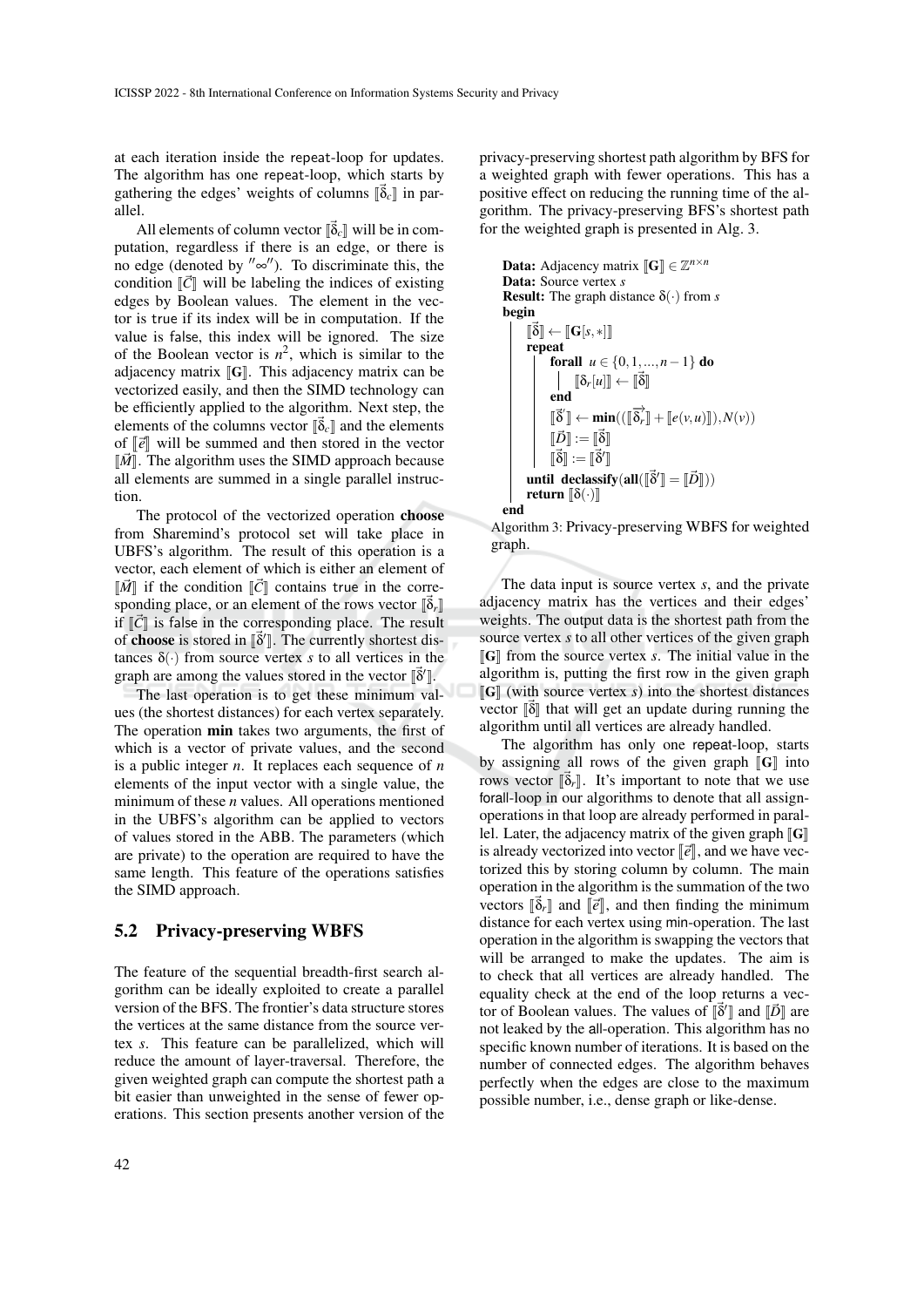#### 5.3 Round Complexity

In general, our proposed algorithms reduce the round complexity of the shortest distances computation. Round complexity is based on the size of the adjacency matrix. The communication-related complexities of the secure multiparty computation have two sides, *round complexity*, which is the number of communication among the machines of the SMC platform and *bandwidth*, the number of bits that will be transmitted among computation parties. Let *n* denote the number of the vertices in the graph, and *m* is the number of the edges. Theoretically, the round complexity is less than  $O(\log n)$  times, but it can be realistic in bandwidth. If the vectors' size in computations is bigger than bandwidth, the actual number of rounds complexity will be increased based on the number of data packets (which split because the vector's size is bigger than bandwidth). The algorithm relaxes all vertices' edges in fewer iterations if the graph is dense, with low running time. All elements of the adjacency matrix will be taken in computation. Regardless, either there is an edge between two vertices or no edge (weight is  $^{\prime\prime}$ ∞ $^{\prime\prime}$ ).

#### 5.4 Security and Privacy

Our implementation is built on top of a universally composable ABB of the SMC protocol. The implementation is privacy-preserving if it doesn't have any declassification operation. The condition of the repeat-iteration has declassification. Otherwise, the declassified values cannot be directly discovered with the public parameters of the implementation. It's a subset of a Boolean vector that signs unhandled vertices. In other words, the arrangement of unhandled vertices depends on the values of the shortest distances and the number of iterations. The identity of the vertices (regardless of, it is handled or not) and their connected edges with their weights are still private. Such declassified values are not directly helping the semi-honest or malicious adversaries. Our implementation of the proposed protocol with its two versions is privacy-preserving.

### 6 EXPERIMENTAL RESULTS

#### 6.1 Benchmarking Results

We evaluate and benchmark our results with the best previous results conducted on top of three-party SMC protocols in the state of art. Recently, the benchmarking results for the state-of-the-art privacy-preserving

shortest path algorithms have been reported (Aly and Cleemput, 2017). The proposed work is an oblivious data abstraction that improves the yield in (Aly et al., 2013) (Aly and Van Vyve, 2014). The result has shown that the running time on a 32-vertex graph is around 5 seconds. The permutation operation is also used to mask the real identity of the vertices, which will increase the total running time. It is an efficient way to keep privacy, but at the same time, it's an extra operation that will increase the whole running time of computation. The presented result doesn't show the scalability, or it has more running time. The size of the graph used in their experimentation is small.

In contrast, our work has no extra operations for permutation or other steps. As well as, our protocol is scalable; we used different sizes of graphs in our benchmarking. The result shows that our work is faster than the previous work, around 50 times.

The most state of the art conducted work for privacy-preserving SSSD is based on the radiusstepping algorithm (Anagreh et al., 2021c). The result shows that the algorithm is more efficient than the previous work and others, and because of the novelty in this work, we use it to evaluate our work with it. This algorithm also has an extra operation, radii, which does not exist in classical shortest path algorithms. Thus, our proposed protocol has pure processes for finding the shortest distances without any extra operations. The empirical tests for our protocol show that the acceleration is 3 to 4 times more than in the best radii case of the radius-stepping algorithm.

Extensive benchmarking results for privacypreserving SSSD Dijkstra and bellman-Ford algorithms are documented in (Anagreh et al., 2021a). These results are benchmarked with our BFS's results in Section 6.2.

#### 6.2 Breadth-first Search Experiments

In this work, we have implemented our proposed protocol of the privacy-preserving shortest distances with its two versions on the Sharemind SMC platform (Bogdanov et al., 2008; Bogdanov et al., 2012). The computation was performed on the Sharemind Cluster of three computers connected with a threeparty protocol set secure against one passively corrupted party. The SIMD framework under SecreC high-level language is used to write the code of all implementations. The three workstations of the cluster have a 12-core 3 GHz CPU with Hyper-Threading running Linux and 48 GB of RAM. An Ethernet local area network connects the workstations with a link speed of 1 Gbps. Although our algorithm fits dense graphs, we use different graphs in the implementa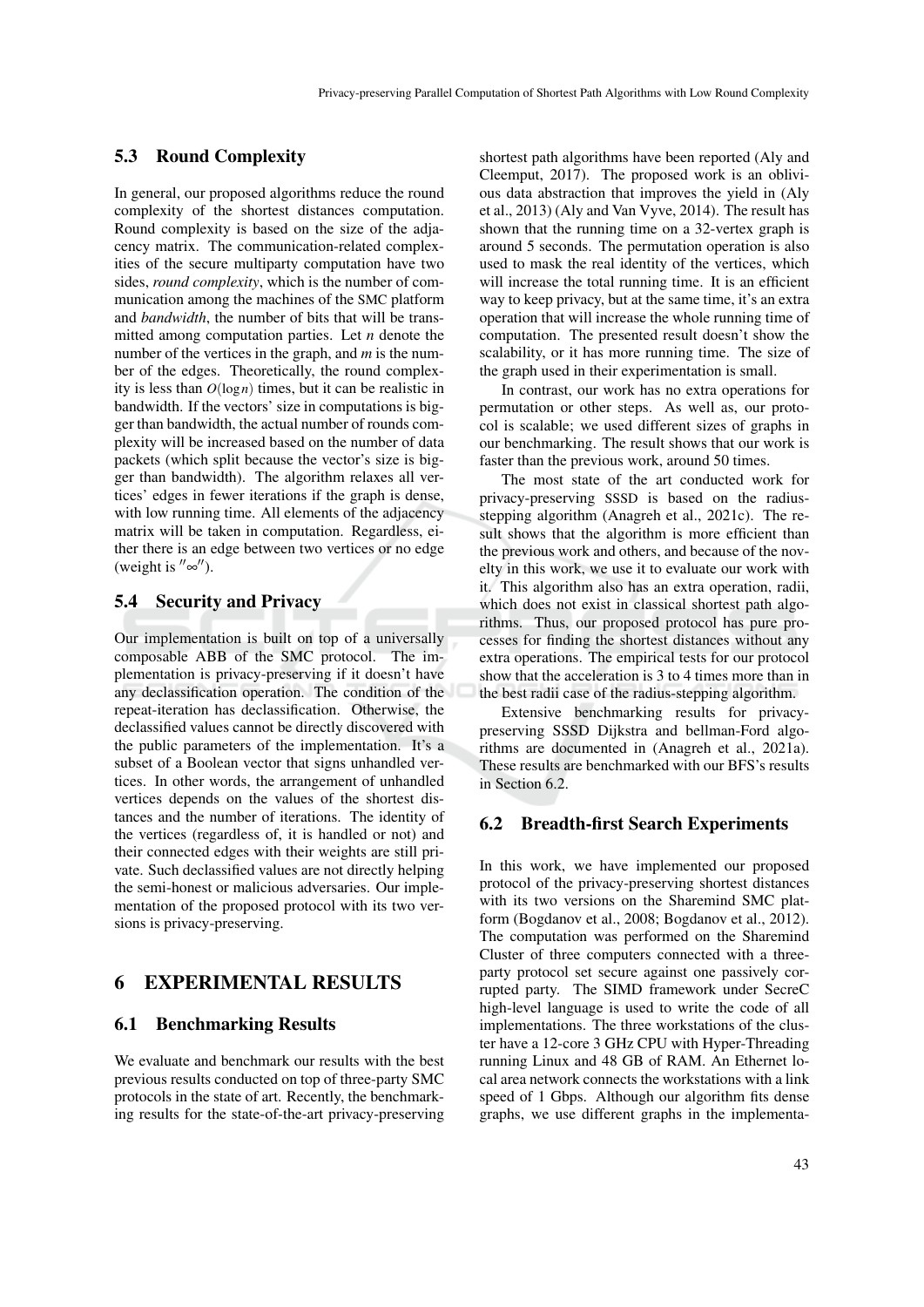tions on the top of the SMC protocol set, sparse and dense ones, with varying sizes. Among the sparse graphs, we consider graphs whose number of edges is similar to planar graphs, i.e., either two or three times the number of the vertices. Using different kinds of graphs is for the benchmarking of the two versions of our privacy-preserving BFS algorithm. We reported the running time of our experiments in seconds. Suffix *K* denotes the multiplication by 1000, while the *M* denotes the multiplication by 1000000. The parallel codes of the implementation are written using the SIMD framework; after vectorization of the given adjacency matrices, there is no use of the multiple cores of the Sharemind SMC platform. Among the three workstations of the Sharemind cluster, the adjacency matrix data is represented in secret-shared manners for both inputs and outputs.

Table 1: Running times (in seconds) of privacy-preserving WBFS and radius-stepping algorithms for various graphs.

| Graphs      |                 | <b>Parallel Radius</b> |                 |       |                  | <b>Parallel WBFS</b> |                | Speed-up |         |          |
|-------------|-----------------|------------------------|-----------------|-------|------------------|----------------------|----------------|----------|---------|----------|
|             |                 |                        | $Radii = rnd$   |       | Radii = $\infty$ |                      |                |          | BFS vs. |          |
| k           | $\mathbf n$     | m                      | Iter.           | Time  | Iter.            | Time                 | Iter.          | Time     | rnd     | $\infty$ |
| Sparse      | $\overline{25}$ | 100                    | $\overline{8}$  | 0.33  | $\overline{6}$   | 0.24                 | $\overline{5}$ | 0.07     | 5.0x    | 3.6x     |
|             | 50              | 400                    | $\overline{7}$  | 0.78  | 5                | 0.52                 | $\overline{4}$ | 0.13     | 6.1x    | 4.1x     |
|             | 100             | 900                    | 14              | 4.67  | 6                | 2.05                 | 5              | 0.47     | 10.0x   | 4.4x     |
|             | 200             | 1k                     | 33              | 41.4  | 11               | 13.8                 | 10             | 2.98     | 13.9x   | 4.6x     |
|             | 500             | 5k                     | 38              | 275   | 12               | 86.9                 | 11             | 21.5     | 12.8x   | 4.1x     |
|             | 750             | 10k                    | 58              | 916   | 9                | 142                  | 8              | 35.4     | 25.9x   | 4.0x     |
|             | 1k              | 10k                    | 94              | 2620  | 14               | 392                  | 13             | 98.9     | 26.5x   | 4.0x     |
|             | 1k              | 40k                    | 41              | 1141  | 8                | 224                  | $\overline{7}$ | 56.6     | 20.2x   | 4.0x     |
|             | 3k              | 100 <sub>k</sub>       | 147             | 36.4k | 11               | 2724                 | 10             | 685      | 53.0x   | 4.0x     |
|             | 3k              | 1M                     | 44              | 10.9k | $\overline{7}$   | 1733                 | 6              | 429      | 25.4x   | 4.0x     |
|             | 5k              | 1M                     | 95              | 41.8k | $\overline{7}$   | 4778                 | 6              | 1198     | 34.8x   | 4.0x     |
|             | 5k              | 5M                     | 31              | 14.1k | 5                | 3459                 | $\overline{4}$ | 852      | 16.5x   | 4.1x     |
|             | 10k             | 15M                    | 51              | 91.3k | 6                | 16.5k                | 5              | 4090     | 22.2x   | 4.0x     |
|             | 50              | 1225                   | 5               | 0.56  | $\overline{4}$   | 0.43                 | $\overline{3}$ | 0.11     | 5.0x    | 3.8x     |
|             | 100             | 4950                   | 8               | 2.67  | 6                | 1.99                 | 5              | 0.44     | 6.0x    | 4.5x     |
|             | 200             | 19.9k                  | 9               | 11.3  | 5                | 6.35                 | $\overline{4}$ | 1.45     | 7.8x    | 4.4x     |
|             | 750             | 280 <sub>k</sub>       | 16              | 254   | 6                | 94.9                 | 5              | 23.5     | 10.8x   | 4.0x     |
| Dense       | 1k              | 499k                   | 20              | 560   | 5                | 140                  | $\overline{4}$ | 35.3     | 15.9x   | 4.0x     |
|             | 5k              | 12.4M                  | 21              | 14.4k | 5                | 3419                 | $\overline{4}$ | 852      | 16.9x   | 4.4x     |
|             | 6k              | 17.9M                  | 28              | 17.7k | 6                | 5953                 | 5              | 1465     | 12.0x   | 4.1x     |
|             | 10k             | 49.9M                  | 27              | 48.9k | 5                | 13.7k                | $\overline{4}$ | 3377     | 11.9x   | 4.1x     |
|             | 50              | 100                    | $\overline{11}$ | 1.14  | $\overline{9}$   | 1.01                 | 8              | 0.24     | 4.8x    | 4.3x     |
| Like-Planar | 50              | 150                    | 11              | 0.98  | 7                | 0.69                 | 5              | 0.16     | 6.2x    | 4.4x     |
|             | 100             | 200                    | 21              | 6.93  | 10               | 3.31                 | 9              | 0.72     | 9.6x    | 4.6x     |
|             | 100             | 300                    | 21              | 7.08  | 8                | 2.72                 | $\overline{7}$ | 0.61     | 11.7x   | 4.5x     |
|             | 500             | 1k                     | 146             | 1056  | 11               | 79.9                 | 10             | 19.8     | 53.0x   | 4.0x     |
|             | 500             | 1500                   | 105             | 759   | 15               | 108                  | 14             | 26.9     | 28.2x   | 4.0x     |
|             | 1 <sup>k</sup>  | 2k                     | 245             | 6834  | 14               | 271                  | 13             | 61.5     | 111x    | 4.4x     |
|             | 1k              | 3K                     | 169             | 4713  | 15               | 285                  | 13             | 61.6     | 77.3x   | 4.6x     |

We report the running times of the privacypreserving WBFS's algorithm for different kinds of weighted graphs, sparse dense and like-planar, with various sizes in Table. 1. This table presents the benchmark for the privacy-preserving parallel versions of the WBFS and Radius-stepping algorithms. In the implementations of the radius-stepping algorithm, we use the best two cases of the radii, which are random  $(rnd)$  and infinity  $($ " $\infty$ "). The table shows the number of possible iterations (Iter) for each algorithm with their total running time. It is important to note that we use a function to generate random graphs. Therefore, the number of iterations in all implementations can differ based on the weights

of edges and which vertices are connected by edges. Anyway, the number of iterations in WBFS's algorithms is smaller than in both versions of the radiussteeping algorithm in all experiments. The empirical test clearly shows that WBFS's algorithm is faster than the radius-stepping algorithm in two considered cases of radii. Moreover, the efficiency shows how much WBFS's algorithm is faster than the best case of radii (which is  $\sqrt[n]{\infty}$ ) — between 3 and 5 times. Although, the number of Iter in WBFS is one time less than the number of Iter in the ∞-radii version (with some exceptions). For rnd-radii, the speed-up of WBFS is 50 times or more. Lastly, we note that the number of iterations in running the algorithm using dense graphs (regardless of the sizes) is less than the number of iterations in running the algorithm using sparse graphs. The number of iterations is decreased by increasing the number of edges in the given graphs. Thus, the BFS algorithm is an efficient algorithm over dense graphs with low running time. The algorithm is still more efficient for other graphs than radiusstepping and other algorithms in previous works. The implementations of our proposed privacy-preserving parallel computation of UBFS's algorithm for an unweighted graph are presented in Table. 2.

Table 2: Running times (in seconds) of privacy-preserving radius-stepping and UBFS algorithms over Sharemind.

| K           |             | <b>Size</b> | <b>Parallel Radius</b>  |      |                         | <b>Parallel UBFS</b> | Level                   | <b>Efficiency</b> |  |
|-------------|-------------|-------------|-------------------------|------|-------------------------|----------------------|-------------------------|-------------------|--|
|             | $\mathbf n$ | m           | Iter                    | Time | Iter                    | Time                 |                         |                   |  |
| Sparse      | 50          | 400         | 3                       | 0.32 | 1                       | 0.07                 |                         | 4.8x              |  |
|             | 100         | 2k          | 3                       | 1.02 | $\overline{1}$          | 0.21                 | 3                       | 4.9x              |  |
|             | 150         | 750         | 5                       | 3.59 | $\overline{\mathbf{3}}$ | 0.71                 | $\overline{4}$          | 5.1x              |  |
|             | 200         | 1k          | 5                       | 6.28 | 3                       | 1.25                 | $\overline{4}$          | 5.0x              |  |
|             | 500         | 20k         | $\overline{3}$          | 21.9 | 1                       | 4.02                 | 3                       | 5.5x              |  |
|             | 750         | 10k         | $\overline{4}$          | 63.5 | $\overline{c}$          | 13.1                 | $\overline{4}$          | 4.8x              |  |
|             | 1k          | 20k         | $\overline{4}$          | 113  | $\overline{c}$          | 23.5                 | $\overline{4}$          | 4.8x              |  |
|             | 1k          | 100k        | 3                       | 84.9 | 1                       | 15.5                 | 3                       | 5.5x              |  |
|             | 3k          | 5k          | 3                       | 762  | 1                       | 136                  | 3                       | 5.6x              |  |
|             | 10K         | 15M         | $\overline{\mathbf{3}}$ | 8425 | 1                       | 1524                 | 3                       | 5.5x              |  |
|             | 50          | 1225        |                         | 0.33 | 1                       | 0.06                 |                         | 5.2x              |  |
| Dense       | 100         | 4950        | $\overline{3}$          | 1.04 | 1                       | 0.21                 | 3                       | 5.5x              |  |
|             | 200         | 19.9k       | 3                       | 3.78 | 1                       | 0.69                 | 3                       | 5.5x              |  |
|             | 500         | 124k        | $\overline{3}$          | 22.1 | 1                       | 3.96                 | $\overline{\mathbf{3}}$ | 5.6x              |  |
|             | 750         | 280k        | 3                       | 48.5 | 1                       | 9.01                 | 3                       | 5.4x              |  |
|             | 1k          | 499k        | 3                       | 85.1 | 1                       | 15.7                 | 3                       | 5.4x              |  |
|             | 3k          | 4.49M       | 3                       | 758  | 1                       | 135                  | $\overline{\mathbf{3}}$ | 5.6x              |  |
|             | 5k          | 12.4M       | $\overline{\mathbf{3}}$ | 2091 | 1                       | 374                  | 3                       | 5.6x              |  |
|             | 10k         | 49.9M       | $\overline{\mathbf{3}}$ | 8312 | 1                       | 1490                 | 3                       | 5.6x              |  |
| Like-Planar | 50          | 100         | $\overline{6}$          | 0.62 | $\overline{4}$          | 0.15                 | $\overline{6}$          | 4.2x              |  |
|             | 50          | 150         | 5                       | 0.55 | 3                       | 0.11                 | 5                       | 5.0x              |  |
|             | 100         | 200         | 6                       | 1.95 | $\overline{4}$          | 0.41                 | 6                       | 4.7x              |  |
|             | 100         | 300         | 5                       | 1.72 | 3                       | 0.36                 | 6                       | 4.8x              |  |
|             | 500         | 1k          | 10                      | 72.6 | 8                       | 18.1                 | 10                      | 4.0x              |  |
|             | 500         | 1500        | 6                       | 43.5 | $\overline{4}$          | 10.0                 | 6                       | 4.0x              |  |
|             | 1k          | 2k          | 9                       | 250  | 7                       | 62.4                 | 9                       | 4.0x              |  |
|             | 1k          | 3k          | $\overline{7}$          | 195  | 5                       | 49.9                 | $\overline{7}$          | 4.2x              |  |

We have benchmarked our algorithm with a privacy-preserving radius-stepping algorithm for unweighted graphs. Different kinds of graphs were used in the implementations, sparse, dense, and likeplanar, with various sizes. The running time in seconds is reported for both algorithms. The benchmark of the radius-stepping algorithm is noted for the ∞-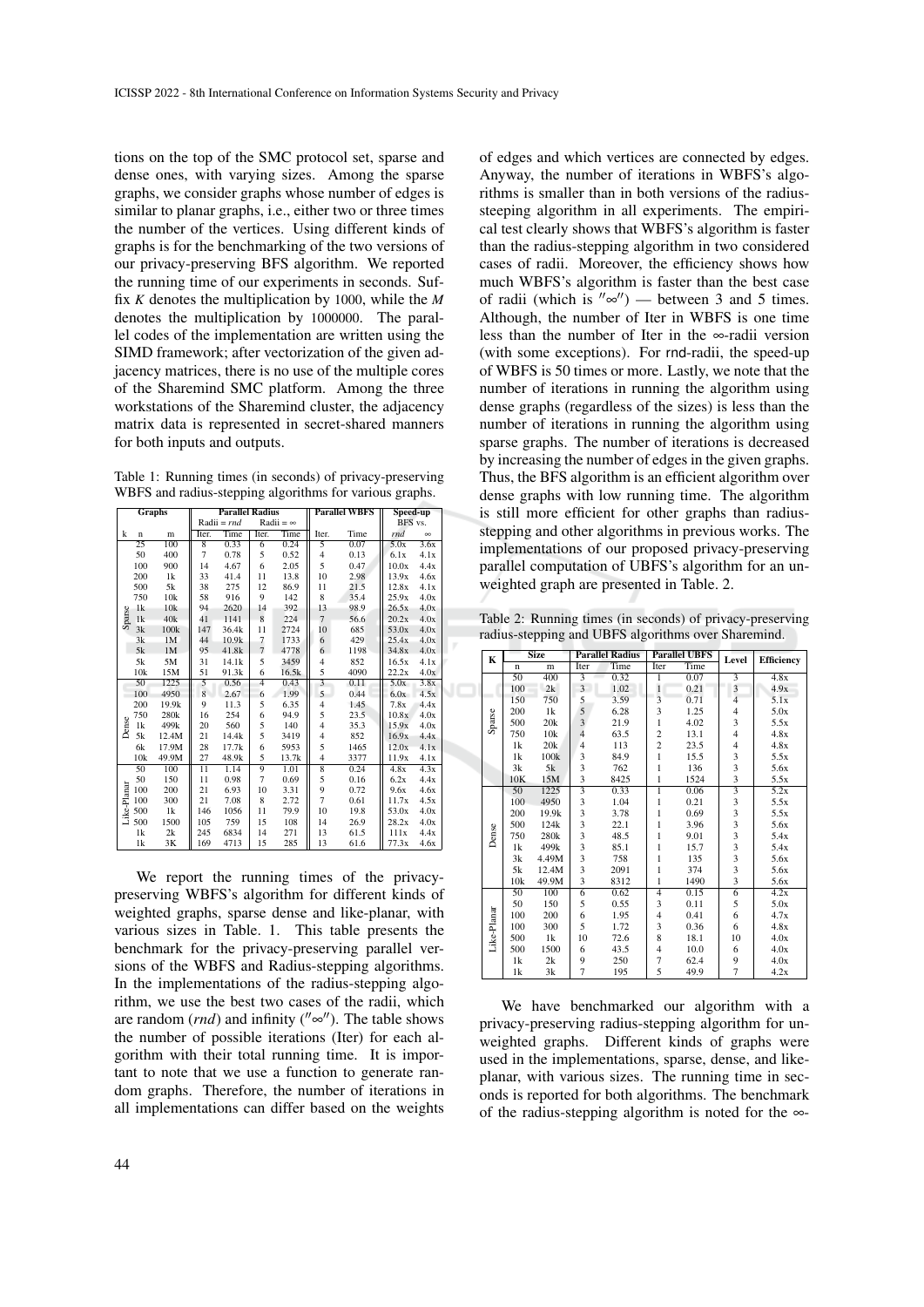radii case, which is considered the most efficient case of radii. In both algorithms, the result shows the possible iterations (Iter) based on the number of given edges. The results also show the number of vertices with the exact distances (levels) for both algorithms. In general, the results show the running times of the UBFS's algorithm and its speed-up in comparison to the radius-stepping algorithm. This speed-up is between 4 and 5.6 times.

The algorithm has the lowest possible number of iterations in experiments with dense graphs, regardless of the size. The number of iterations is decreased by increasing the number of edges in the given graph. Thus, until reaching the maximal possible number of edges in the dense graph. Indeed, the number of iterations will be only one. This is the significance of our work, that's, for the maximal possible number of edges, the round complexity is constant.

Table 3: Running times (in seconds) and Bandwidth of different rounds for the privacy-preserving versions of BFS.

| K           | <b>Size</b>              |                  |                  | <b>WBFS</b> |                   | <b>UBFS</b>      |      |                   |  |
|-------------|--------------------------|------------------|------------------|-------------|-------------------|------------------|------|-------------------|--|
|             | $\mathbf n$              | m                | r / Iter.        | Time        | Band.             | r / Iter         | Time | Band.             |  |
|             | 50                       | 400              | 1/4              | 0.07        | $0.8$ MB          | 1/1              | 0.08 | 0.7 <sub>MB</sub> |  |
|             | 50                       | 400              | 2/4              | 0.09        | 1.3 MB            |                  |      |                   |  |
|             | 50                       | 400              | 3/4              | 0.12        | 1.7 MB            |                  |      |                   |  |
|             | 50                       | 400              | 4/4              | 0.14        | 2.1 MB            |                  |      |                   |  |
|             | 500                      | 5k               | 1/11             | 3.9         | 43.9 MB           | 1/3              | 4.20 | 49.3 MB           |  |
|             | 500                      | 5k               | 2/11             | 5.7         | 83.3 MB           | 2/3              | 6.11 | 102.7 MB          |  |
| Sparse      | 500                      | 5k               | 3/11             | 7.42        | 109.0 MB          | 3/3              | 8.31 | 146.2 MB          |  |
|             | 500                      | 5k               | 7/11             | 14.4        | 277.9 MB          |                  |      |                   |  |
|             | 500                      | 5k               | 11/11            | 21.5        | 429.4 MB          | $\overline{a}$   |      |                   |  |
|             | $\overline{1k}$          | 40k              | 1/7              | 14.9        | 176.1 MB          | $\overline{1/2}$ | 16.2 | 197.7 MB          |  |
|             | 1k                       | 40k              | 2/7              | 22.0        | 319.2 MB          | 2/2              | 24.5 | 399.1 MB          |  |
|             | 1k                       | 40k              | 3/7              | 28.9        | 492.0 MB          |                  |      |                   |  |
|             | 100                      | 4950             | 1/4              | 0.20        | 2.0 <sub>MB</sub> | 1/1              | 0.21 | 2.6MB             |  |
|             | 100                      | 4950             | 4/4              | 0.41        | 7.2 MB            |                  |      |                   |  |
|             | 500                      | 124k             | 1/4              | 3.87        | 49.7 MB           | 1/1              | 4.24 | 55.8 MB           |  |
|             | 500                      | 124k             | 2/4              | 5.73        | 90.7 MB           |                  |      |                   |  |
| Dense       | 500                      | 124k             | 4/4              | 9.32        | 164.4 MB          |                  |      |                   |  |
|             | $\overline{1\mathrm{k}}$ | 499 <sub>k</sub> | $\overline{1/5}$ | 14.7        | $190.8$ MB        | $\overline{1/1}$ | 15.6 | 226 MB            |  |
|             | 1k                       | 499k             | 5/5              | 43.4        | 562.7 MB          |                  |      |                   |  |
|             | $\overline{2k}$          | 1.9M             | 1/5              | 56.9        | 753 MB            | $\overline{1/1}$ | 61.2 | 899 MB            |  |
|             | 2k                       | 1.9M             | 5/5              | 164         | 3.2 GB            |                  |      |                   |  |
|             | 5k                       | 12.4M            | $\overline{1/4}$ | 362         | $4.5$ GB          | $\overline{1/1}$ | 391  | 5.6 <sub>GB</sub> |  |
|             | 5k                       | 12.4M            | 4/4              | 868         | 16.0 GB           |                  |      |                   |  |
|             | 50                       | 100              | 1/7              | 0.07        | 0.5 <sub>MB</sub> | 1/4              | 0.07 | $0.8$ MB          |  |
|             | 50                       | 100              | 2/7              | 0.10        | 1.0 <sub>MB</sub> | 2/4              | 0.10 | 1.2 MB            |  |
| Like-Planar | 50                       | 100              | 7/7              | 0.22        | 3.1 MB            | 4/4              | 0.16 | 2.3 MB            |  |
|             | 50                       | 150              | 1/5              | 0.07        | 0.8 <sub>MB</sub> | $\overline{1/3}$ | 0.07 | 0.8 <sub>MB</sub> |  |
|             | 100                      | 200              | $\overline{1/9}$ | 0.21        | 1.9 <sub>MB</sub> | 1/4              | 0.22 | 2.0 <sub>MB</sub> |  |
|             | 100                      | 300              | $\overline{1/7}$ | 0.21        | $2.2 \text{ MB}$  | $\overline{1/3}$ | 0.22 | $2.2 \text{ MB}$  |  |
|             | 500                      | $\overline{1k}$  | $\frac{1}{12}$   | 3.84        | 44.7 MB           | $\overline{1/8}$ | 4.04 | $50.5$ MB         |  |
|             | 500                      | 1k               | 12/12            | 23.1        | 471.8 MB          | 8/8              | 17.9 | 391 MB            |  |
|             | 1k                       | $\overline{2k}$  | 1/12             | 14.7        | 158.8 MB          | 1/9              | 15.8 | $200$ MB          |  |
|             | 1k                       | 2k               | 12/12            | 91.6        | $1.8$ GB          | 9/9              | 76.4 | 1.7 <sub>GB</sub> |  |

The performance of the secure multiparty computation protocols feature is measured by two parameters — the round complexity and the bandwidth. Table. 3 presents the running time and the bandwidth for two versions of the algorithm with different data inputs. We performed the computation over the preferred network, which has high bandwidth and low latency. The table shows the running time and bandwidth for each number of rounds (*r*) separately and how many possible iterations there are for the entire

computation, given by r/Iter. In general, the number of Iter is somewhat larger. These cause a higher bandwidth and running time. The running time and bandwidth for first-round  $r = 1$  is similar in both dense and sparse graphs (those have the same number of vertices). When the number of rounds r starts increasing, both running time and bandwidth scalably increased. Thus, until computation reach the last round  $(r =$  Iter). In the dense graph, the computation finishes early, while in the sparse graph, iterating until the last round in computation. This causes round complexity and bandwidth for a given graph.

In Figure. 1, the benchmark results for the four SSSD algorithms in privacy preservation over dense graphs are presented. In contrast, the privacypreserving SSSD Algorithms for the sparse graph is presented in Figure. 2. The number of the edges in the sparse graphs is three times number of the vertices, given by  $m = 3n$ .



Figure 1: Running time of the privacy-preserving SSSD algorithms over the dense graphs in different sizes.



Figure 2: Running time of the privacy-preserving SSSD algorithms over the sparse graphs in different sizes.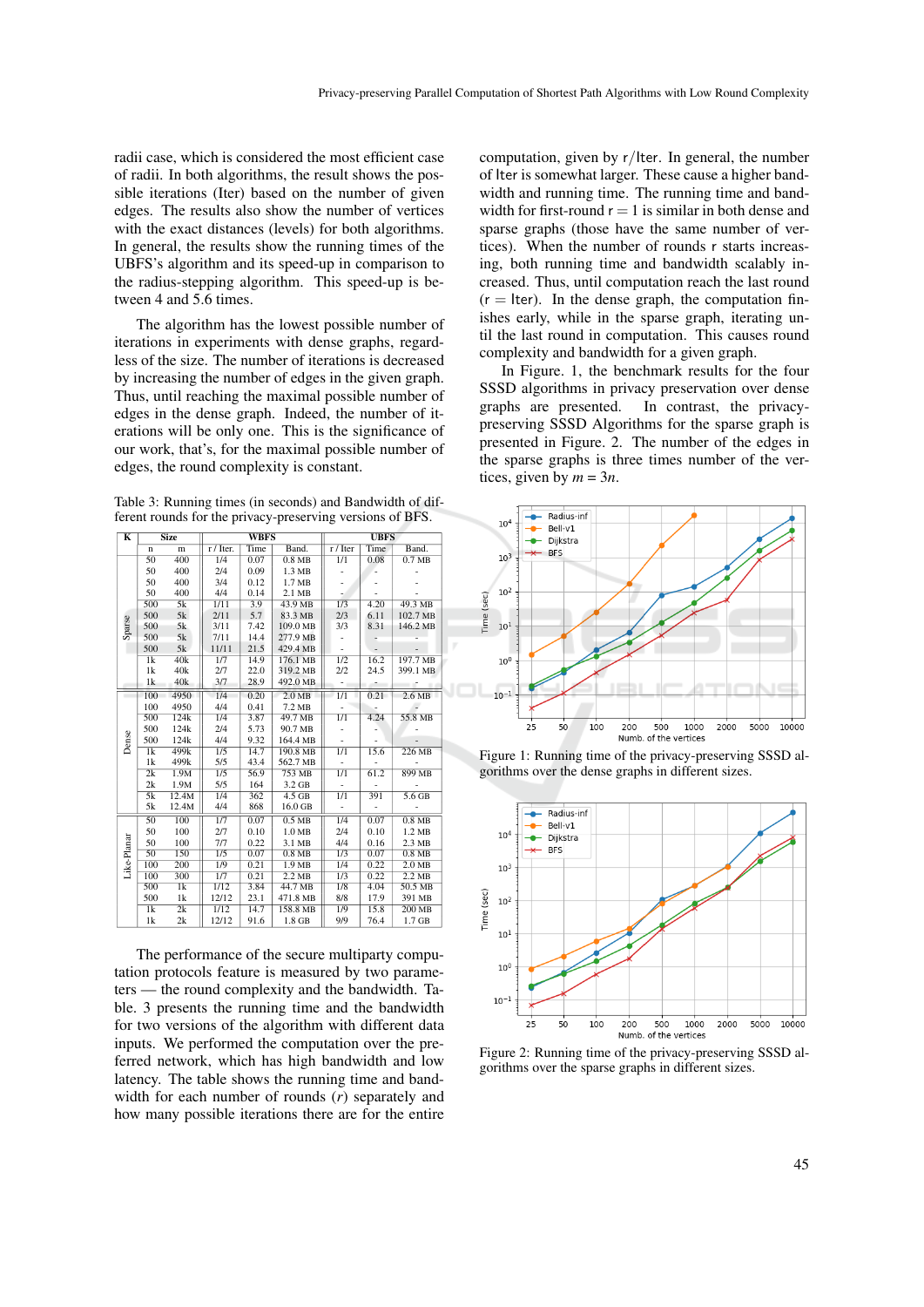### 7 CONCLUSIONS

We have presented the state-of-the-art privacypreserving computation of the single-source shortest distances for the weighted and unweighted graphs. The proposed protocol is built based on a breadthfirst search algorithm. We have designed our protocol using SIMD to reduce the round complexity of the SMC protocol. The protocol perfectly processes a subset of the vertices and their edges in the possible lower number of iterations, thus relaxing all edges. We have benchmarked this protocol using different graphs of various sizes. As well as, we evaluated our work with a privacy-preserving shortest path by the radius-stepping algorithm with its the best two cases of radii. The result shows that our protocol is efficient. Its running time was never achieved before by other such work, especially for the dense graph. The future work is studying other classical SSSD and APSD algorithms in privacy and using different techniques for finding the shortest path like path algebra computation. As well as the ability to use our proposed method as related work in other techniques in combinatorial graph algorithms such as maximum follow algorithms. In general, our work can be considered an example of how using SIMD is beneficial in designing new computational protocols with low round complexity. Such work using such a parallel strategy makes the whole privacy-preserving computation more usable due to reducing network latency, which is considered the most critical challenge of the SMC protocol set.

## ACKNOWLEDGEMENT

We want to thank Dr Alisa Pankova from Cybernetica for her constructive suggestions on bandwidth issues. This research received funding from the European Regional Development Fund through the Estonian Centre of Excellence in ICT Research-EXCITE.

### **REFERENCES**

- Aly, A. and Cleemput, S. (2017). An improved protocol for securely solving the shortest path problem and its application to combinatorial auctions. Cryptology ePrint Archive, Report 2017/971. https://ia.cr/2017/971.
- Aly, A., Cuvelier, E., Mawet, S., Pereira, O., and Van Vyve, M. (2013). Securely solving simple combinatorial graph problems. In *International Conference on Financial Cryptography and Data Security*, pages 239– 257. Springer.
- Aly, A. and Van Vyve, M. (2014). Securely solving classical network flow problems. In *International Conference on Information Security and Cryptology*, pages 205–221. Springer.
- Anagreh, M., Laud, P., and Vainikko, E. (2021a). Parallel privacy-preserving shortest path algorithms. *Cryptography*, 5(4):27.
- Anagreh, M., Vainikko, E., and Laud, P. (2021b). Parallel privacy-preserving computation of minimum spanning trees. In *ICISSP*, pages 181–190.
- Anagreh, M., Vainikko, E., and Laud, P. (2021c). Parallel privacy-preserving shortest paths by radius-stepping. In *2021 29th Euromicro International Conference on Parallel, Distributed and Network-Based Processing (PDP)*, pages 276–280. IEEE.
- Beamer, S., Asanovic, K., and Patterson, D. (2012). Direction-optimizing breadth-first search. In *SC'12: Proceedings of the International Conference on High Performance Computing, Networking, Storage and Analysis*, pages 1–10. IEEE.
- Bellman, R. (1958). On a routing problem. *Quarterly of applied mathematics*, 16(1):87–90.
- Berrendorf, R. and Makulla, M. (2014). Level-synchronous parallel breadth-first search algorithms for multicore and multiprocessor systems. In Nygard, T., editor, *Future Computing 2014, The Sixth International Conference on Future Computational Technologies and Applications. Venice, Italy, May 25-29, 2014*, pages 26 – 31. ThinkMind.
- Black, P. E. (2019). Bellman-ford algorithm. in Dictionary of Algorithms and Data Structures (online), Paul E. Black, ed.
- Blanton, M., Steele, A., and Alisagari, M. (2013). Dataoblivious graph algorithms for secure computation and outsourcing. In *Proceedings of the 8th ACM SIGSAC symposium on Information, computer and communications security*, pages 207–218.
- Bogdanov, D., Laud, P., and Randmets, J. (2014). Domainpolymorphic programming of privacy-preserving applications. In *Proceedings of the Ninth Workshop on Programming Languages and Analysis for Security*, pages 53–65.
- Bogdanov, D., Laur, S., and Willemson, J. (2008). Sharemind: A framework for fast privacy-preserving computations. In *European Symposium on Research in Computer Security*, pages 192–206. Springer.
- Bogdanov, D., Niitsoo, M., Toft, T., and Willemson, J. (2012). High-performance secure multi-party computation for data mining applications. *International Journal of Information Security*, 11(6):403–418.
- Boyle, E., Chung, K.-M., and Pass, R. (2015). Largescale secure computation: Multi-party computation for (parallel) ram programs. In *Annual Cryptology Conference*, pages 742–762. Springer.
- Boyle, E., Jain, A., Prabhakaran, M., and Yu, C.-H. (2018). The bottleneck complexity of secure multiparty computation. In *45th International Colloquium on Automata, Languages, and Programming (ICALP 2018)*. Schloss Dagstuhl-Leibniz-Zentrum fuer Informatik.